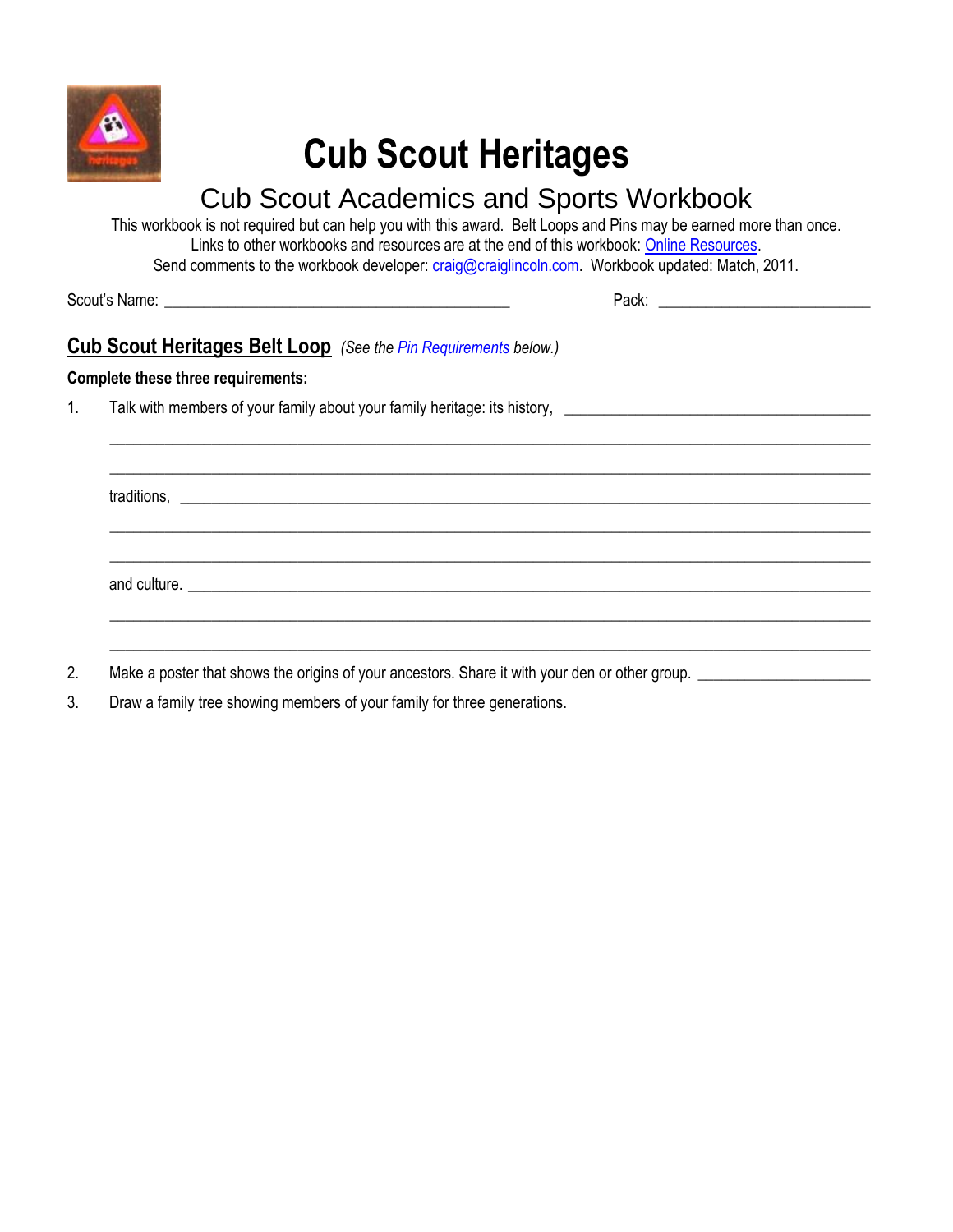#### <span id="page-1-0"></span>**Cub Scout Heritages Pin**

Earn the Cub Scout Heritages belt loop, and complete five of the following requirements:

- □ 1. Participate in a pack heritage celebration in which Cub Scouts give presentations about their family heritage. □
- 2. Attend a family reunion.

□ 3. With your parent's or adult partner's permission, find and correspond with a pen pal from another country. Find out how his or her heritage is different from yours.

 $\Box$  4. Learn 20 words in a language other than your native language.

 $\Box$  5. Interview a grandparent or other family elder about what it was like when he or she was growing up.

 $\Box$  6. Work with a parent or adult partner to organize family photographs in a photo album.

7. Visit a genealogy library and talk with the librarian about how to trace family records. Variation:- Access a genealogy Web site and learn how to use it to find out information about ancestors.

- -